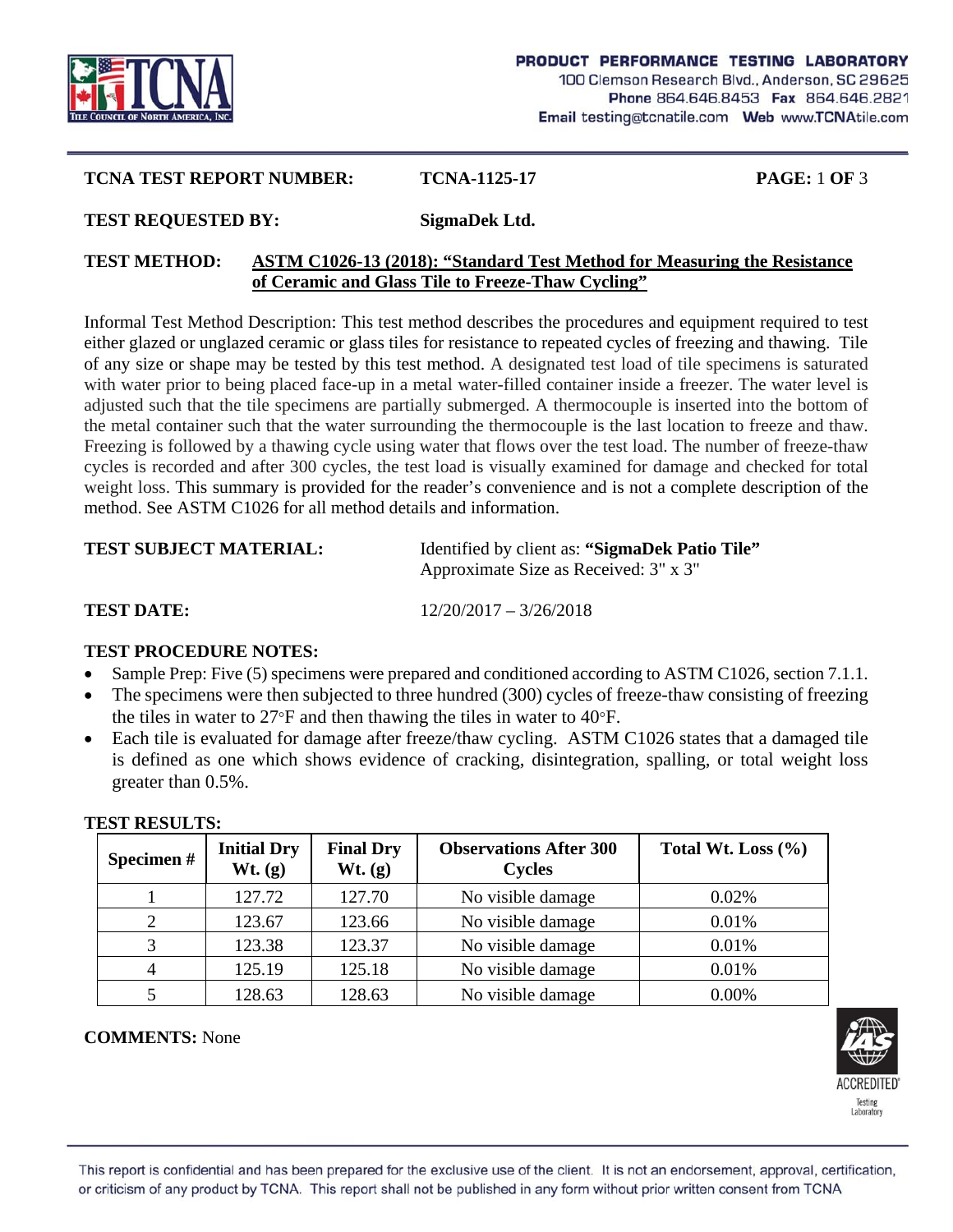

### **TCNA TEST REPORT NUMBER: TCNA-1125-17 PAGE:** 2 **OF** 3

## **IMAGE OF PRODUCT TESTED:**



# **DISCLAIMER AND LIMITATION OF LIABILITY**

This report is provided for the sole use of the client and no one else. It is intended for professional use by a knowledgeable professional. If published by the client, it must be published in full, including this disclaimer and limitation of liability.

This report is not an endorsement, recommendation, approval, certification, or criticism by TCNA of any particular product or its application. TCNA recommends that anyone considering the use or installation of a particular product consult with the manufacturer or an industry professional for advice specific to the person's needs and consider any applicable laws, statutes, codes, or regulations relevant to the particular product. TCNA does not know all the different manners and applications in which a client's particular product might be used, and, therefore, it disclaims any and all duty to provide warnings or to further investigate the suitability of the use of a particular product in a particular situation.

Unless otherwise expressly stated, TCNA tested the specific test subject material provided by the client and identified in the lab report, as indicated by the client. TCNA does not independently verify the information provided by the client, and it makes no representation that similar results would be achieved with other, untested materials, even if such other materials purportedly have the same product name, are purportedly of the same or similar type of tile or product made by the client, or are purportedly from the same batch of tile or product. Nor does TCNA state that the date in this report is representative of production occurring at the same time or at any other time. Only the manufacturer may make that claim, based on sampling and quality control parameters beyond the knowledge and control of TCNA. TCNA does not provide any supervision, review, management, or quality control of any manufacturer's production.

TCNA makes no representation that the client's products are uniform or identical to the test subject material, that the test subject material is suitable for any particular use, application, or installation, or that it will exhibit the same properties when installed or used in a particular manner. The data provided in this report results from standardized laboratory testing performed under laboratory conditions. As such it does not represent all conditions under which the products may be used or subjected. For testing on



**ACCREDITED** Testing Laborator